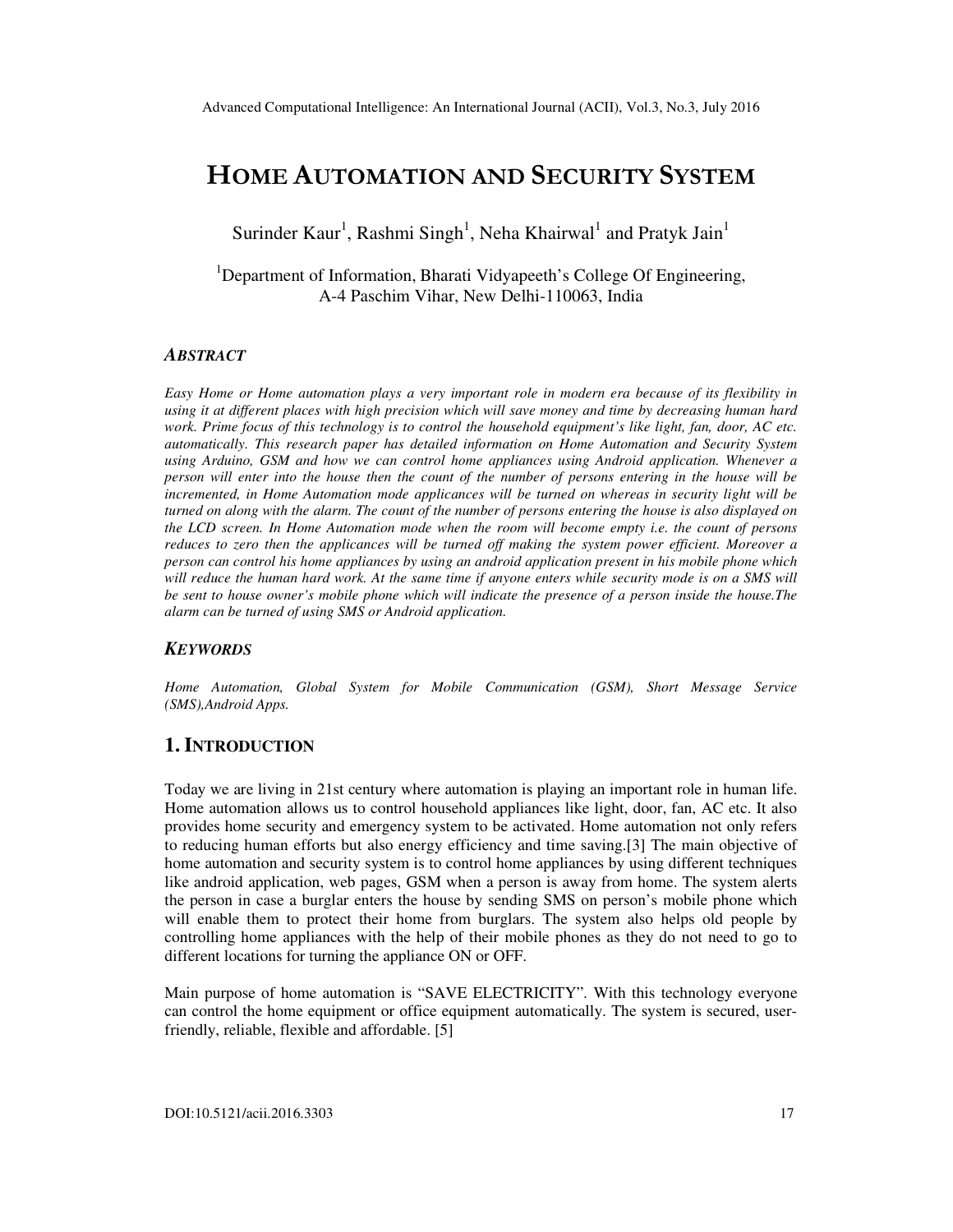Advanced Computational Intelligence: An International Journal (ACII), Vol.3, No.3, July 2016

Different techniques have been employed in order to implement home automation and security system efficiently. This research paper discusses Arduino, GSM, and Android based Home Automation and Security System with their implementation.

Home Automation and Security System based on Arduino implies that whenever a person will enter the house then the count of number of the persons will get incremented, bulb will start glowing and alarm will start ringing. The count of the number of persons present in the room will be displayed on the LCD screen. Whenever the room gets empty i.e. the count of the person reduces to zero then the bulb will automatically stop glowing making the system power efficient.

Home Automation and Security System based on GSM and Android application implies that whenever a person tries to enter into the house then a SMS will be sent to house owner's mobile phone indicating the presence of some person inside the house and the house owner can take some preventive measure in order to protect his house from the burglar. Moreover the person can control the home appliances using an android application present in the mobile phone which will reduce the human hard work. The list of various home appliances along with TURN ON and TURNOFF buttons will be provided in an android application. By clicking on that particular button the person will be able to TURN ON and TURN OFF the home appliances using an android application.

# **2. THEORY**

## **2.1. HOME AUTOMATION SYSTEM USING ARDUINO**

The design of Arduino based home automation system is given in Fig. 1.

Arduino is an open source architecture that uses Atmega2 microcontroller. For programming the microcontrollers, the Arduino platform provides an integrated development environment (IDE) based on the Processing project, which includes support for C, C++ and Java programming languages. Arduino has two variants Arduino Uno and Arduino Mega, Arduino Uno has 20 pins that can be used for both input and output whereas Arduino Mega has 80 pins for input and output, so it can connect number of home equipment's. It's ARM (Advanced RISC Machine) based processor also speeds up the processing.

It will count the number of people present in the room with the help of IR sensor. When both the sensors will sense the person then only the count will be incremented. The count of number of people present in the room will bedisplayed on the LCD screen. If timer of second sensor is higher than timer of first sensor then this condition will indicate that theperson isentering the room. If timer of first sensor is higher than timer of second sensor then this condition will indicate that the person is leaving the room. Bulb in the room will start glowing as soon as the person enters the room and the bulb stops glowing when the room is empty. Therefore the system is power saving as the light bulb will automatically get switched off when the room is empty. The system provides a security based feature as the alarm will start ringing whenever a person will enter into the room. Piezo buzzer is used for the alarm in the system.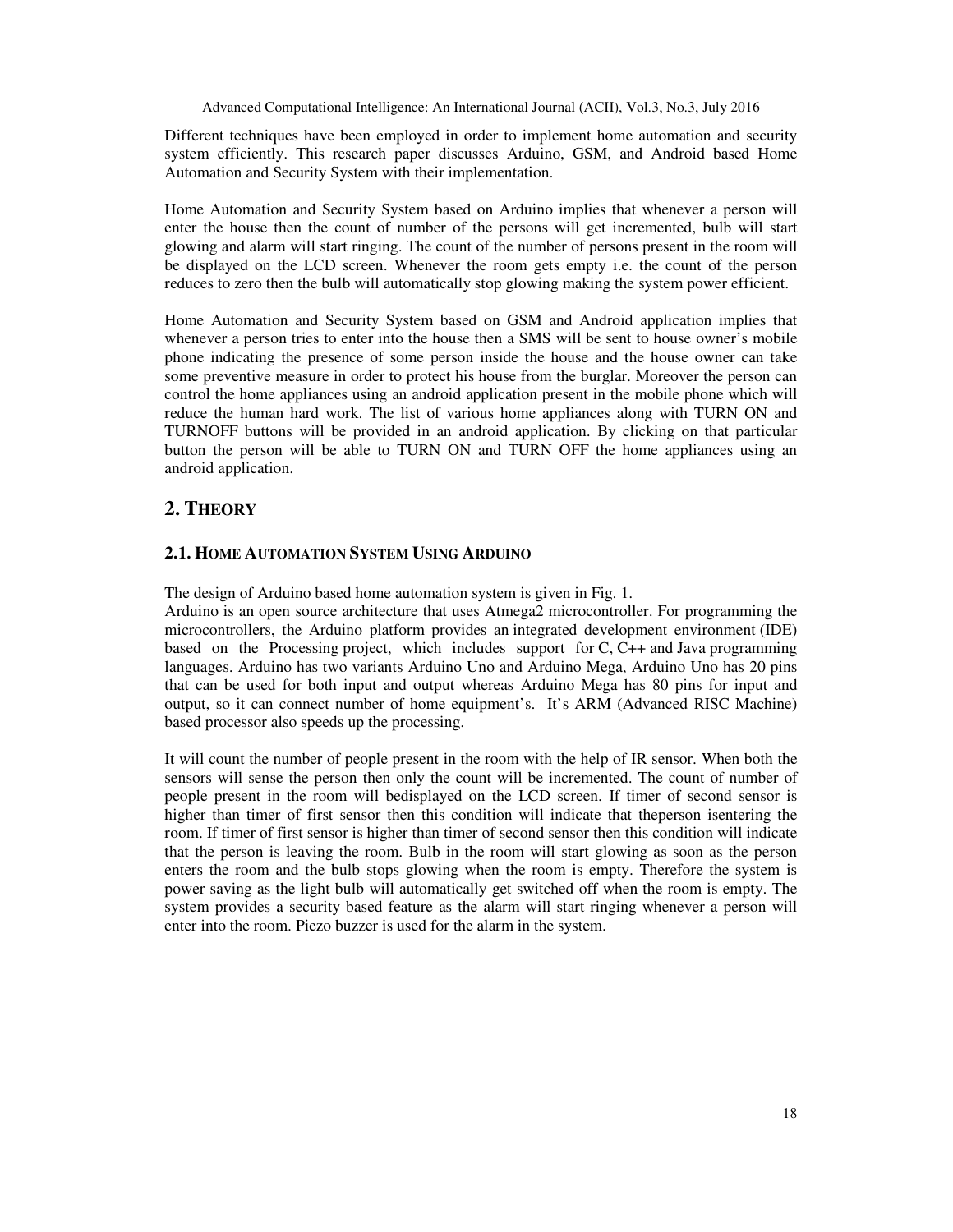

Advanced Computational Intelligence: An International Journal (ACII), Vol.3, No.3, July 2016

Figure 1. Design of Arduino based home automation system



Figure 2. Flowchart of Arduino based home automation system

## **2.2. HOME AUTOMATION SYSTEM USING GSM AND ANDROID APPLICATION**

Home automation system because of its wide spread coverage which makes it an online system. It has also become popular due to its security feature because of which it is not possible for other people to track the information sent or received. [1]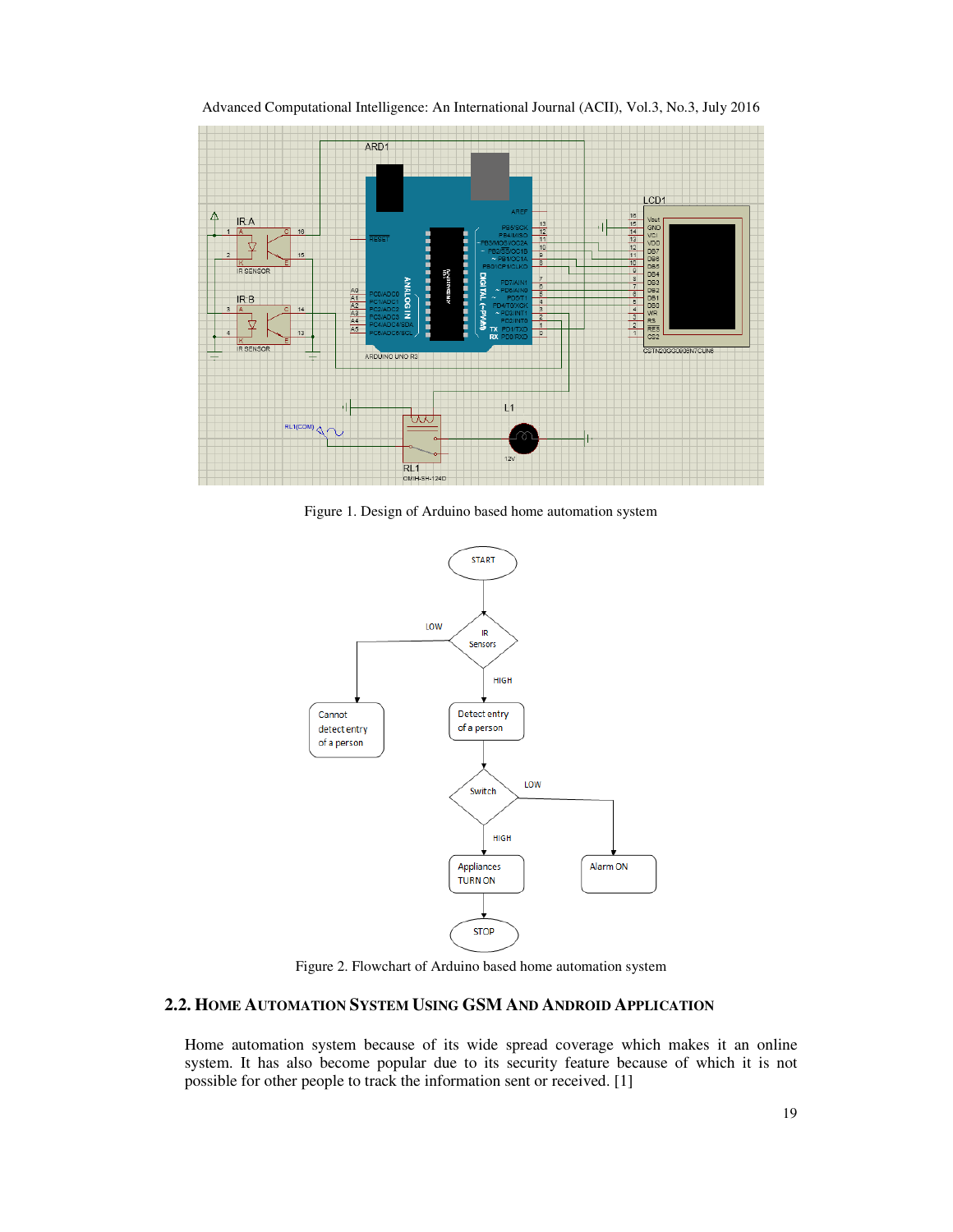Android application is used to control various home appliances using mobile phone.A person can control various appliances of his home using an android application which is present in his mobile phone even if the person is away from his home.

The design of the GSM and Android application based home automation and securitysystem is given in Fig. 3**.** 

System can perform communication by two methods-

- GSM(Global System for Mobile Communication)
- Android Application

SMS communication is possible using GSM module(ELEMENTZ SIM900A UART).SMS communication is used majorly during Security mode when connectivity and security is essential for the system. Whenever a burglar tries to enter the house then SMS is sent on the house owner's mobile phone in order to inform the house owner about the presence of some person inside the house when the owner is away from his home. Then the house owner can call the police or his friend in order to protect his house from burglar. Moreover the alarm will also start ringing when a burglar enters a house when the system is operating in secured mode.

Android Application is employed for changing the setting of the room. Android application will contain the list of various home appliances that needs to be controlled using mobile phone. When we will select a particular appliance from the list then the action will be performed on that appliance only. Two actions will be performed on that appliance. The action will be either to turn on or off the appliance. Whenever we will choose to turn on the home appliance, the appliance will be turned on by clicking on the 'TURN ON' button present in the android application and when we want to turn off the home appliance, the same will be turned off by clicking on the 'TURN OFF' button provided in the android application. The alarm can also be turned off using Android application present in the mobile phone.



Figure 3. Design of GSM and Android application based home automation system.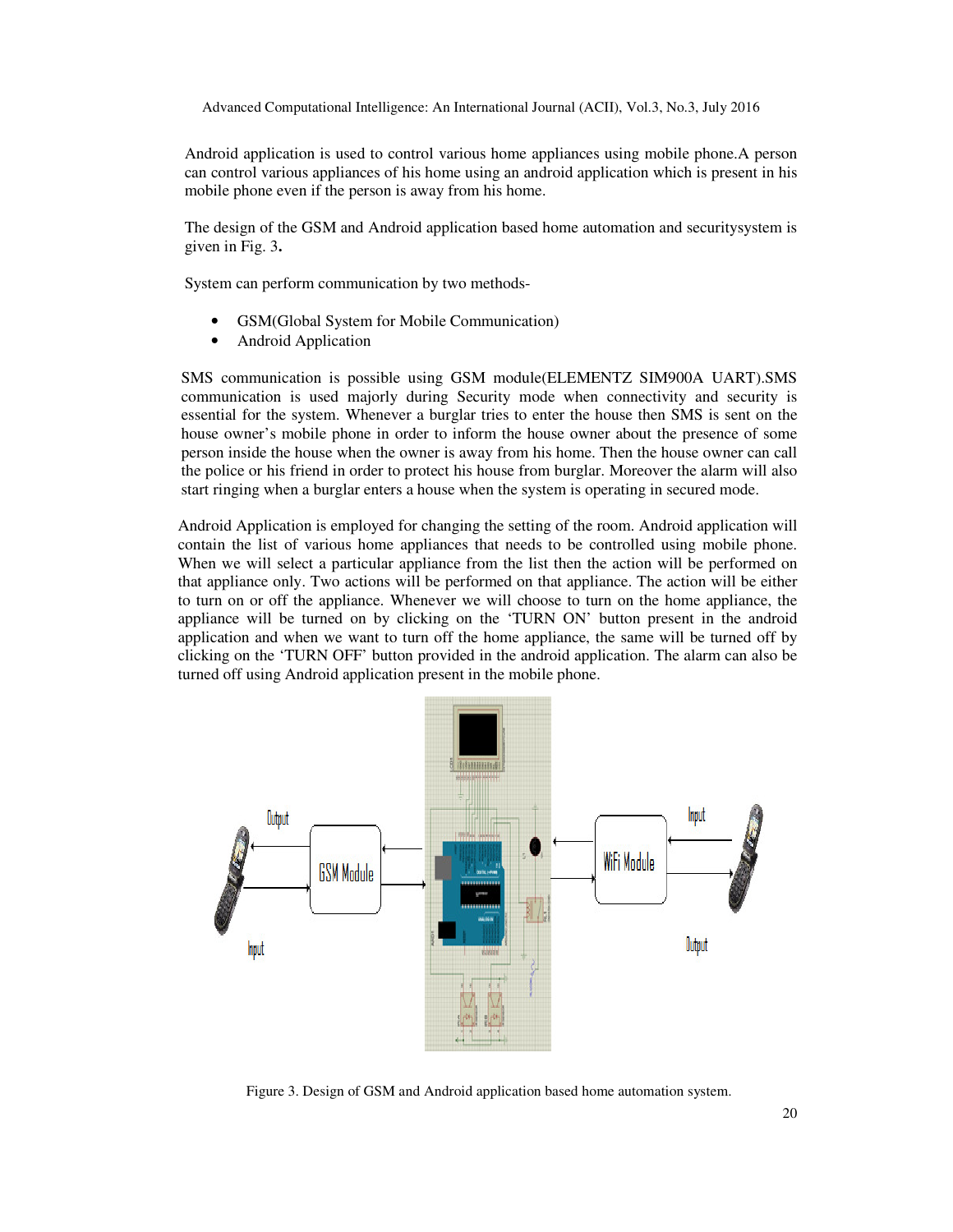There are two type of communication possible-

- Input
- Output

In Input communication user sends new configuration to the system using SMS or an Android App. The input communication is used for the secured mode. Whenever a person enters into the house, SMS is sent to the user in this communication.



Figure 4. Flowchart for input communication

The output communication will occur in two modes-

- SMS (via GSM module)
- •Android application

In output communication system sends an alert message to the user about a burglar using GSM module. The GSM module will send SMS on user's mobile phone indicating the presence of burglar inside the home. The output communication is also used to change the setting of the room as the system will continuously monitor the input. If any change is detected in the settings then the settings of the room are changed accordingly. Home appliances can be controlled easily using android application. They can be turned on and off using android application present in their mobile phones.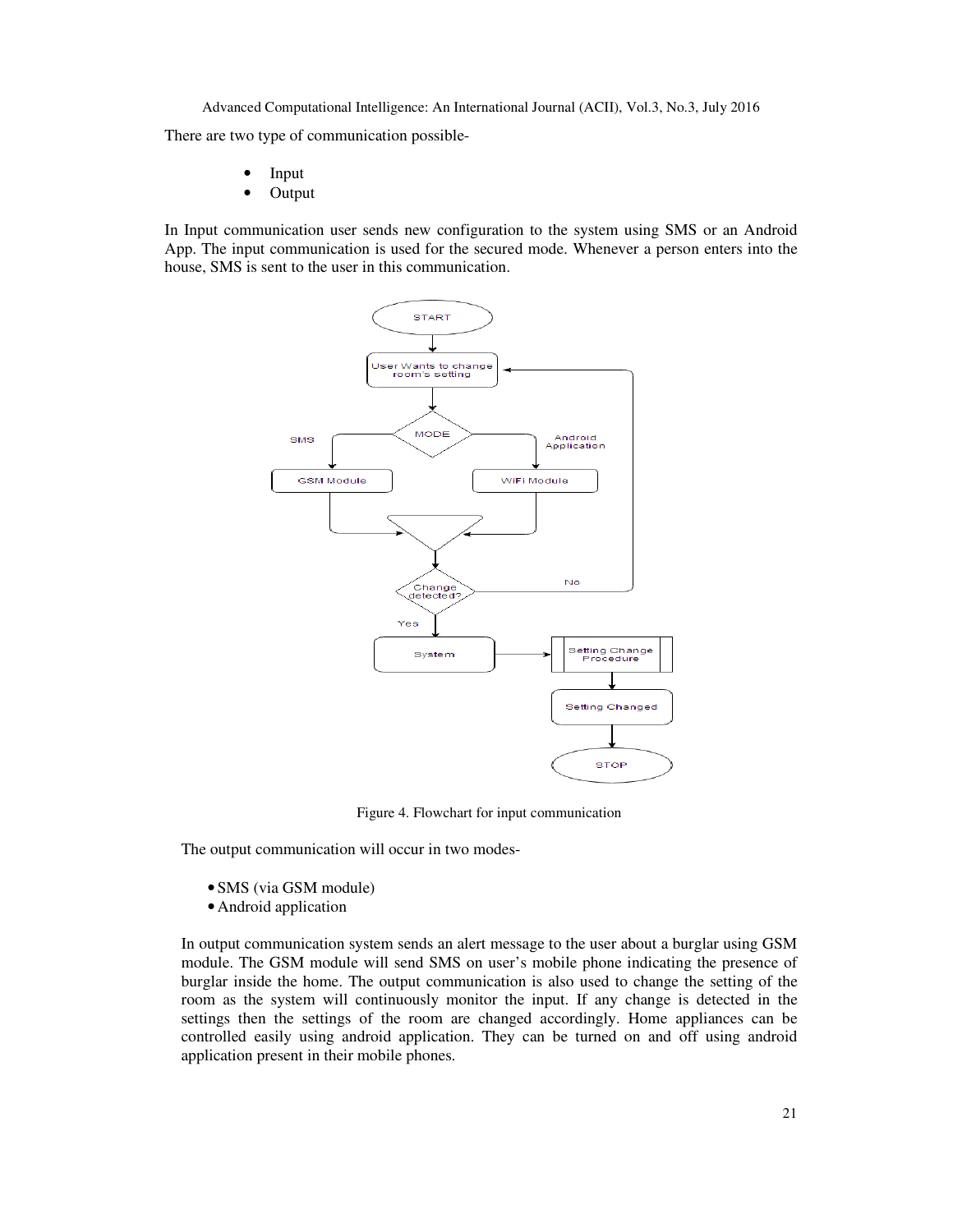

Figure 5. Flowchart for output communication

## **3. CONCLUSIONS**

From the above research paper, it is concluded that all the home automation system techniques uses wireless technology.Arduino, GSM and Android based home automation techniques have been implemented in order to provide ease to the people to control their home appliances. Different home automation techniques using Arduino, GSM and Android are given with their design, implementation and flowcharts which gives the successful layout of their strengths and weaknesses

Main purpose of home automation system is to provide ease to people to control different home appliances with the help of the android application present in their mobile phones and to save electricity, time and money. This system also helps the user to protect their homes from burglars when they are away from the home by using alarm as the alarm will start ringing whenever a burglar tries to enter the house and the person will receive a message on his mobile phone whenever some other person will try to enter the owner's house.This system is also used to display the count of number of persons entering the house on LCD screen.

#### **ACKNOWLEDGEMENTS**

The authors would like to give special thanks to our guide Ms. Surinder Kaur, Assistant Professor, IT department, Bharati Vidyapeeth's College of engineering, New Delhi-10053, India.

#### **REFERENCES**

- [1] "Smart GSM Based Home Automation System" Rozita Teymourzadeh, CEng, Member IEEE/IET, Salah Addin Ahmed, Kok Wai Chan, and Mok Vee Hoong Faculty of Engineering, Technology & Built Environment UCSI University Kuala Lumpur, Malaysia
- [2] "Home Automation System (HAS) using Android for Mobile Phone" Sharon Panth 1, Mahesh Jivani 2 1 Shri M & N Virani Science College, Rajkot-360005 (Gujarat) India 2Department of Electronics, Saurashtra University, Rajkot-360005 (Gujarat) India 1 Email- sharon.panth20@gmail.com 2 Emailmnjivani@gmail.com